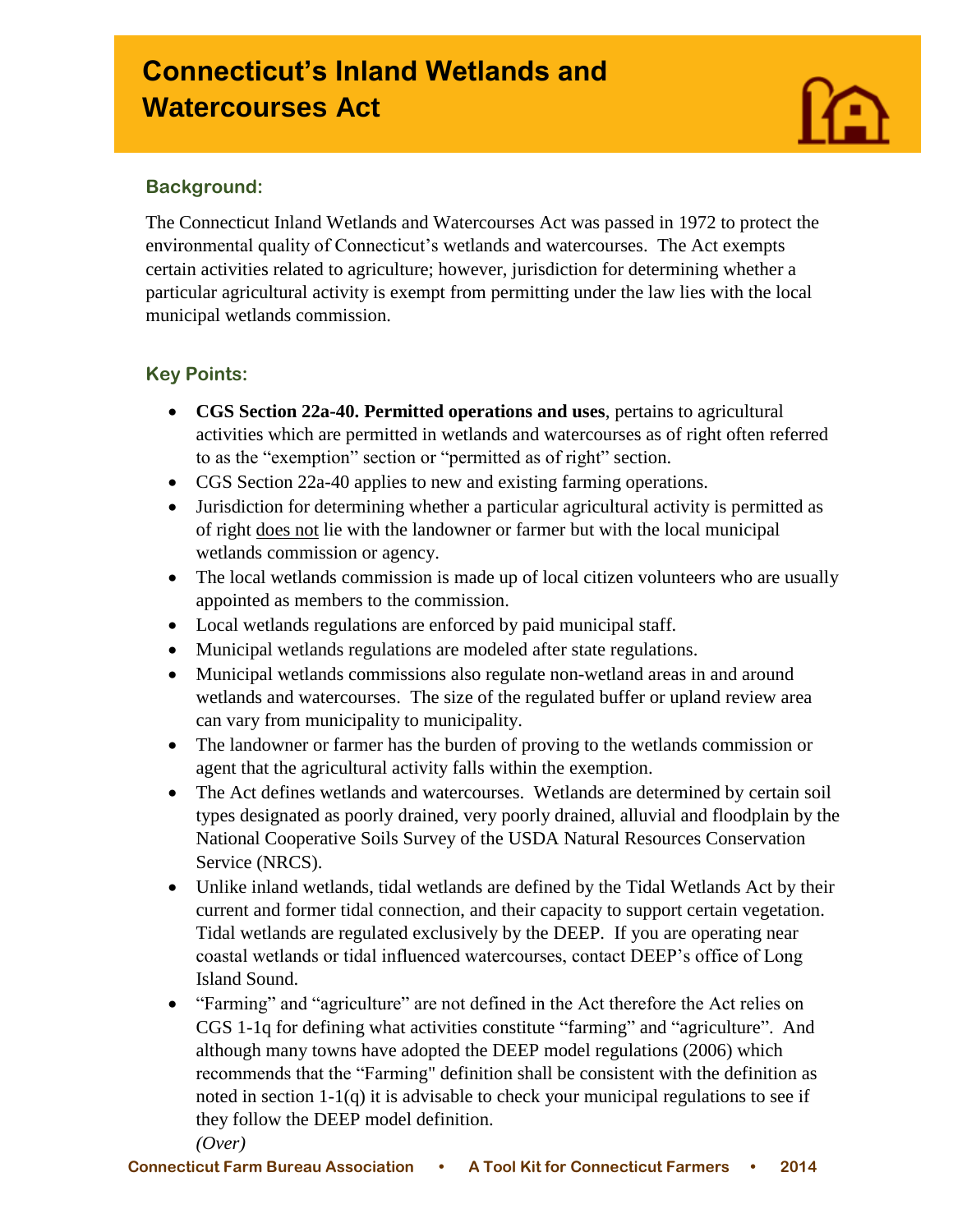## **2 Connecticut's Inland Wetlands and Watercourses Act** *(continued)*

- There are numerous court cases regarding agriculture and the Act.
- No new activity should be conducted in or around wetlands or watercourses until a determination has been made by the wetlands commission or agent as to whether the activity is permitted as of right or regulated under the Act.

#### **Statute:**

**CGS Section 22a-40. Permitted operations and uses.** (a) The following operations and uses shall be permitted in wetlands and watercourses, as of right:

(1) Grazing, farming, nurseries, gardening and harvesting of crops and farm ponds of three acres or less essential to the farming operation, and activities conducted by, or under the authority of, the Department of Environmental Protection for the purposes of wetland or watercourse restoration or enhancement or mosquito control. The provisions of this subdivision shall not be construed to include road construction or the erection of buildings not directly related to the farming operation, relocation of watercourses with continual flow, filling or reclamation of wetlands or watercourses with continual flow, clear cutting of timber except for the expansion of agricultural crop land, the mining of top soil, peat, sand, gravel or similar material from wetlands or watercourses for the purposes of sale;

#### **FAQs:**

#### **Q: What activities are permitted as of right under the Act?**

**A:** Grazing, farming as defined by CGS 1-1q, nurseries, gardening, harvesting of crops, farm ponds of three acres or less essential to the farming operation, clearcutting of trees for the expansion of agricultural crop land, construction of roads provided they are directly related to the farming operation, erection of buildings provided they are directly related to the farming operation, activities conducted by or under the authority of the Connecticut Department of Energy and Environmental Protection (DEEP) for the purposes of wetland or watercourse restoration or enhancement or mosquito control. Only the wetlands commission can determine if a use is permitted as of right.

#### **Q: What activities are not permitted as of right under the Act and therefore require an application for a permit?**

**A:** Farm ponds greater than three acres, farm ponds of three acres or less not essential to the farming operation, filling of wetlands in conjunction with the excavation of a farm pond of three acres or less, road construction not directly related to the farming operation, any road construction involving the filling of wetlands or watercourses even if the road is directly related to the farming operation (the installation of culverts and bridges may be considered regulated), the erection of buildings not directly related to the farming operation, the erection of farm buildings involving filling of wetlands or watercourses, relocation or filling of watercourses with continual flow, filling of wetlands for any purpose, reclamation of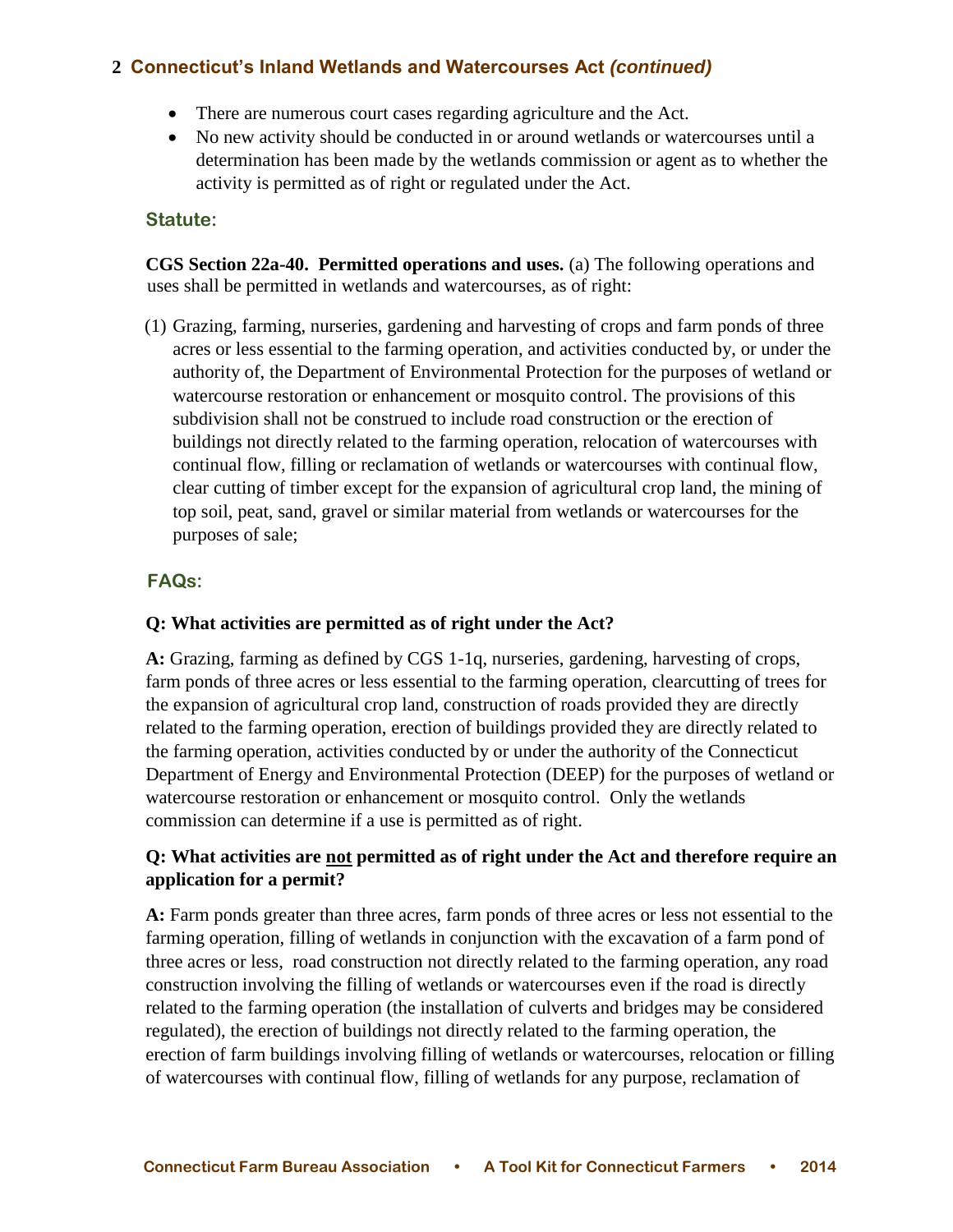#### **Connecticut's Inland Wetlands and Watercourses Act** *(continued)* **3**

wetlands or watercourses with continual flow, clearcutting of trees for reasons other than the expansion of agricultural crop land, mining of top soil, peat, sand, gravel or similar material for the purposes of sale.

#### **Q: I am constructing or improving a farm road in or near a wetland or watercourse which is essential to my farming operation. Is this considered a permitted as of right activity?**

**A:** The construction or improvement of the farm road through a wetland or watercourse may be considered as of right but any fill, culverts, bridges etc. utilized to stabilize the road bed may require a permit. This determination lies with the municipal wetlands commission.

#### **Q: I want to construct a farm pond of less than three acres which I consider essential to my farming operation. Is this considered a permitted as of right activity?**

**A:** The excavation of the pond may be considered permitted as of right, but any material deposited into wetlands as designated by soil type would require a permit. This determination lies with the municipal wetlands commission. It is best to deposit the material in an area of the farm that does not involve the filling of wetlands.

#### **Q: How is the best way to proceed to determine if an activity that I am going to undertake on my farm property is permitted as of right?**

**A:** Prior to commencing the activity make an appointment with the wetlands enforcement agent in the town in which the farm is located. Be well prepared for the meeting with a detailed map of the farm showing where the activity is to take place and a detailed explanation of what the activity is, how it is to be conducted, who will be doing the work and why it is essential to the farming operation. Your local USDA service center can help prepare aerial photographs and basic soils maps which serve as a guide for your farm. If you are participating in a USDA program, NRCS soil scientists may be able to delineate any wetland boundary. You could request a site visit to your farm to show the agent what you are proposing.

#### **Q: Once I meet with the agent can I proceed with the activity?**

**A:** No. You must receive a determination of whether the activity is considered as of right by the wetlands commission or its' authority before you can proceed. This is called a jurisdictional ruling. Some agents have been given authority by their local wetlands commission to render decisions on permitted as of right activities. If that authority has not been granted to the agent by the commission then the agent will direct you to present your proposal before the wetlands commission at their next regularly scheduled meeting. The commission will then review your proposal based on the information you provide and determine whether all or part of the activity is permitted as of right or whether a permit may be required. If the activity has been deemed to be permitted as of right, it is recommended that you ask for this determination in writing from either the agent or the commission.

*(Over)*